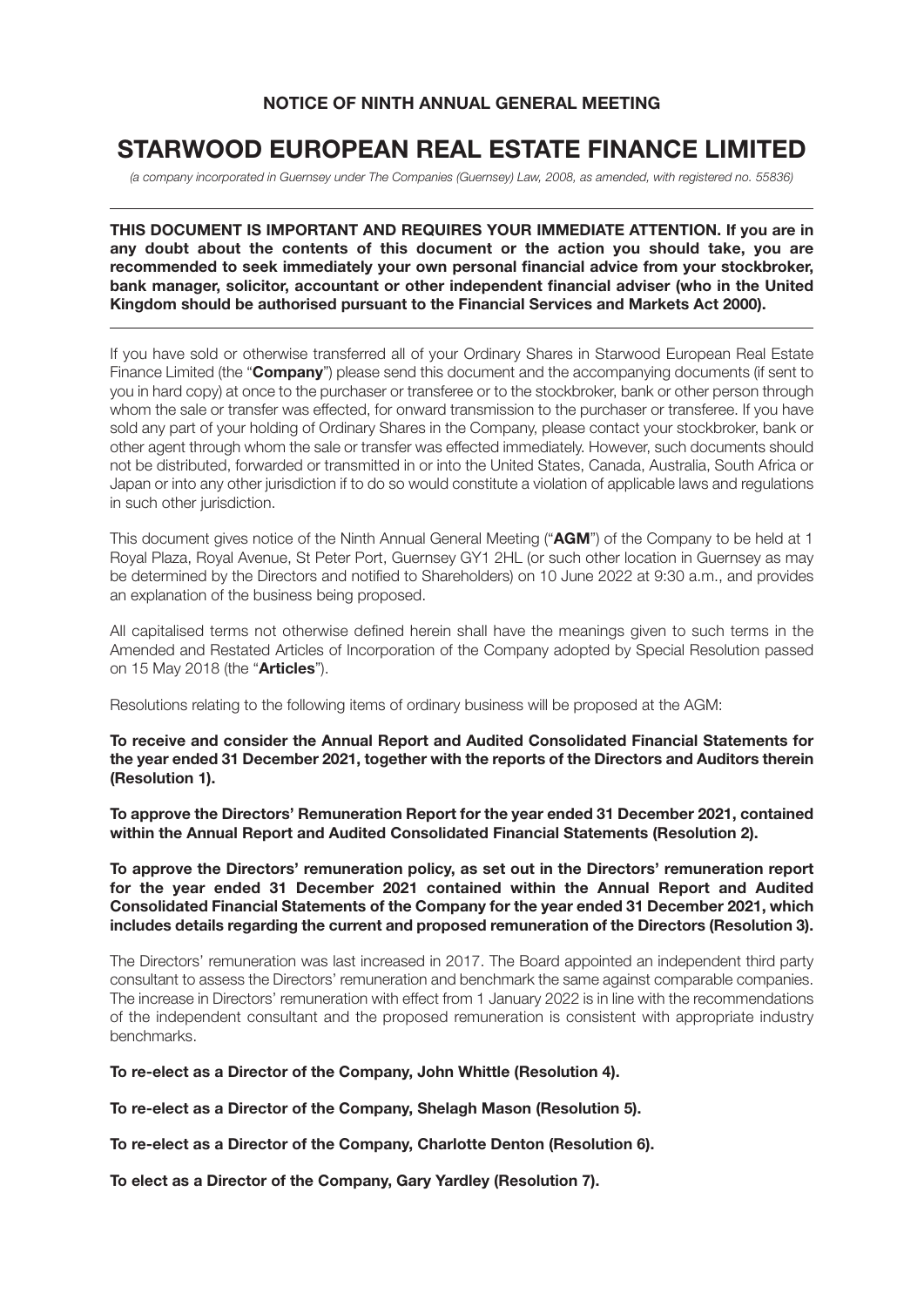At this year's AGM, as a matter of good and current corporate governance and, where applicable, in accordance with Article 23.3 of the Articles each of the four Directors is seeking re-election or election as appropriate. Biographical details of each of John Whittle, Shelagh Mason, Charlotte Denton and Gary Yardley are contained in the Company's Annual Report which can be found on the Company's website at https://starwoodeuropeanfinance.com/.

### **To re-appoint PricewaterhouseCoopers LLP as Auditors of the Company to hold office until the conclusion of the next general meeting at which the accounts are laid before the Company (Resolution 8).**

### **To authorise the Directors to agree the remuneration of the Auditors (Resolution 9).**

### **To approve the Company's dividend policy (Resolution 10).**

For the financial year ended 31 December 2021, the Company has paid or declared aggregate interim dividends of 5.5 pence per Ordinary Share.

As set out in the Company's Annual Report, the Company intends to continue to target 5.5 pence per annum (payable quarterly) going forward. In accordance with the principles of good corporate governance, as there is no resolution to approve a final dividend at the AGM, Resolution 10 seeks Shareholder approval for the Company's current dividend policy.

The above dividend payment is a target only and not a profit forecast. There is no assurance that the above dividend payment can or will be paid in the future and this should not be viewed as an indication of the Company's expected or actual results or returns.

Resolutions relating to the following items of special business will be proposed at the AGM. Resolution 11 will be tabled as an Ordinary Resolution. Resolutions 12 to 14 will be tabled as Special Resolutions.

### **Increase in Director Remuneration Cap – per Article 24.1 of the Articles (Resolution 11)**

The Directors are seeking authority at the AGM to increase the Director Remuneration aggregate overall limit from £200,000 per annum to £300,000. This increase in aggregate overall limit will provide sufficient flexibility to enable an orderly succession and handover when new directors are appointed as others rotate off the Board.

The original Director Remuneration cap set in the Company's initial Articles of Incorporation, was suitable at the time when the Company was smaller and the Board consisted of three Directors. Following the increase to a Board of four in response to shareholder consultations and implementation of best practice, it is believed that the increase from £200,000 per annum to £300,000 will assist in the Board implementing its succession plans to attract and retain high-calibre Directors.

The proposed increase is tabled as an Ordinary Resolution per Article 24.1 per the Articles

### **Authority to allot new Shares and to disapply pre-emption rights (Resolutions 12 and 13).**

The Directors are seeking authority at the AGM (i) by way of Special Resolution, to allot and issue (or sell out of treasury) shares in the Company ("**Shares**" or "**Ordinary Shares**") and grant rights to subscribe for, or convert any security into, Shares up to an aggregate number of Shares equal to 10 per cent. of the issued share capital of the Company as at the date of the resolution; and (ii) by way of Special Resolution, to disapply pre-emption rights in respect of such allotments and issues.

The full text of Resolutions 12 and 13 are set out in the Notice of Meeting on pages 5 and 6. These authorities will expire on the date falling 15 months after the passing of the resolutions or at the conclusion of the AGM of the Company in 2023, whichever is earlier, unless renewed at such general meeting. Resolution 13 is conditional upon Resolution 12 being passed.

The above authorities will allow the Company to carry out one or more tap issuances, in aggregate, up to 10 per cent. of the number of Shares in issue at the AGM and thus to pursue specific investment opportunities in a timely and efficient manner in the future while at the same time ensuring that the Company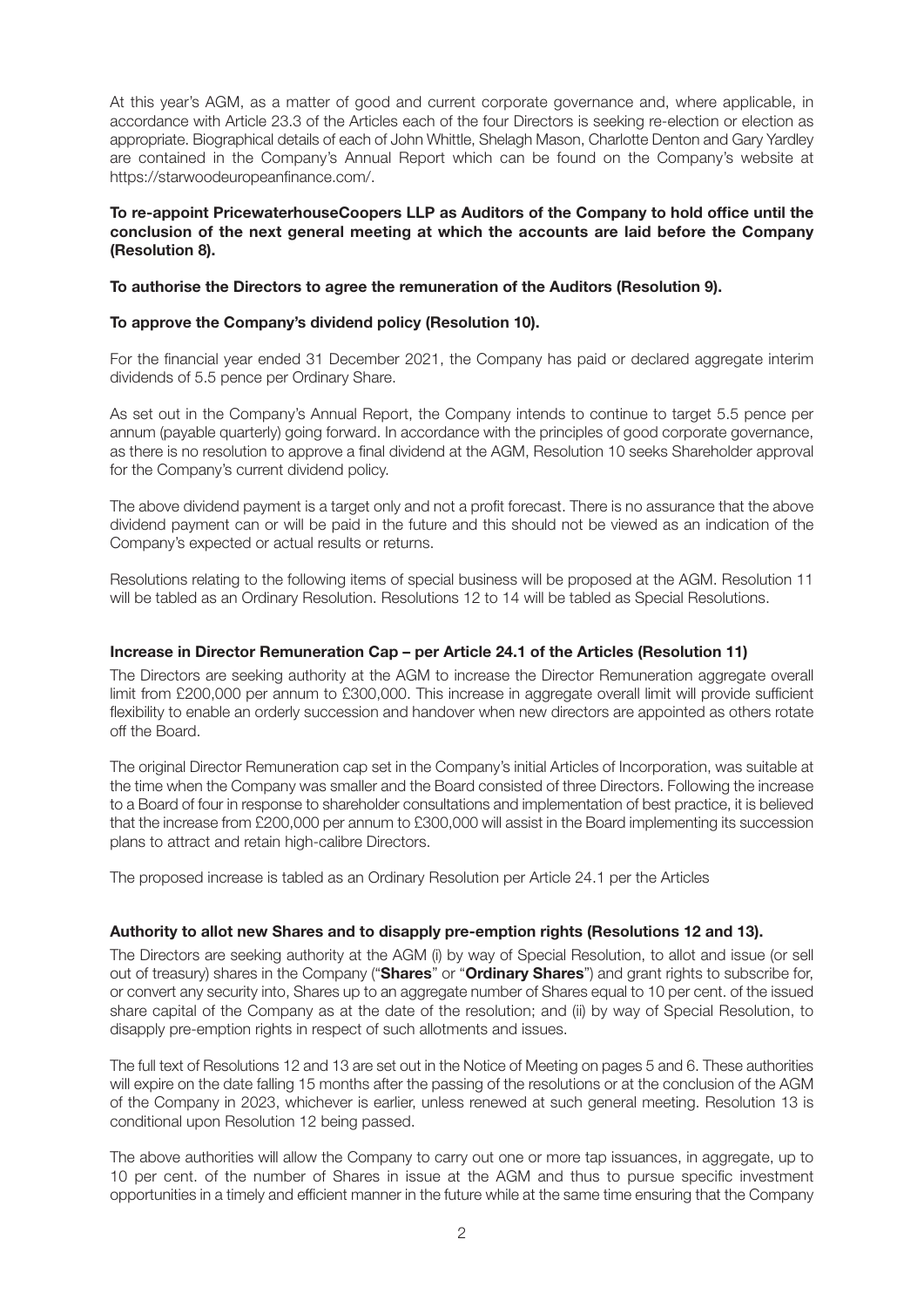does not unnecessarily incur cash drag by raising equity funding in advance of deployment opportunities (which could negatively impact the Company's dividend target). This will also allow the Company to proceed with one or more such equity raises without the requirement to publish a prospectus and incur the associated costs.

Any new Ordinary Shares will be issued at a minimum issue price equal to the prevailing NAV per Ordinary Share at the time of allotment together with a premium intended at least to cover the costs and expenses of the relevant placing or issue of new Shares (including, without limitation, any placing commissions). The issue price in respect of each relevant placing or issue of new Ordinary Shares will be determined on the basis described above to cover the costs and expenses of each placing or issue and thereby avoid any dilution of the NAV of the then existing Ordinary Shares held by Shareholders.

### **Authority to purchase the Company's own Shares (Resolution 14)**

At the annual general meeting of the Company held in 2021, the Company was granted the authority to purchase up to 14.99 per cent. of the Company's issued share capital at that date, amounting to 413,219,398 Ordinary Shares. There have been no Share purchases since the 2021 annual general meeting, and the Company holds 4,308,125 Ordinary Shares which have been bought back under previous shareholder authority and are currently being held in treasury.

Resolution 14 will renew, by way of Special Resolution, the authority to purchase up to 14.99 per cent. of the Company's issued share capital as at the date of the passing of the resolution (currently being 408,911,273 Ordinary Shares, as 4,308,125 are Ordinary Shares being held in treasury), either for cancellation or placing into treasury at the determination of the Directors.

The Directors will give consideration to purchasing Shares under this authority, but are not bound to do so, where the market price of the Shares trades at more than 7.5 per cent. below the Net Asset Value per Share for more than three months, subject to available cash not otherwise required for working capital purposes or the payment of dividends or distributions in accordance with the Company's dividend and distribution policy. The minimum price which may be paid is 1 pence per Ordinary Share.

The Directors would use this authority in order to address any imbalance between the supply and demand for Ordinary Shares and to manage the discount to the NAV at which the Ordinary Shares may trade. Any Ordinary Share purchases made will be accretive to the NAV and in the best interests of the Shareholders. The Board would consider holding as treasury shares any Shares which the Company acquires pursuant to the authority provided by this resolution. It is currently envisaged that any Shares acquired and held in treasury following any buy back would be used to support liquidity in the Company's Shares. Any sales out of treasury will only be made at a price per Share equal to or greater than the price per Share paid by the Company and in any event not less than the prevailing NAV per Share and will be carried out in accordance with the UK Listing Rules and subject to the Company having sufficient dis-application authority. The full text of Resolution 14 is set out in the Notice of Meeting on page 6.

### **COVID-19**

The Directors wish to reassure Shareholders that the Company has considered the potential for impact on the AGM of the COVID-19 pandemic. At the time of writing, no restrictive measures are in place in Guernsey. However, it is possible that restrictions around travel, both within and to and from the island, and public gatherings may be in force on the scheduled date of the AGM, which could mean that it is not practicable to physically convene the AGM at the intended time and venue. The Board feels that it is important to proceed with the AGM, noting that alternative practical arrangements may be required, such as an adjournment and possibly a change of time and venue. The Directors will continue to consider the latest instructions from relevant authorities in conjunction with guidance available from professional and regulatory bodies to ensure that the AGM is held in accordance with its statutory requirements and with the Articles. The Board therefore urges Shareholders to vote by proxy and to appoint the chairman of the meeting as their proxy for that purpose. If a Shareholder appoints someone other than the chairman of the meeting as their proxy, that proxy may not be able physically to attend the Annual General Meeting or cast the Shareholder's vote.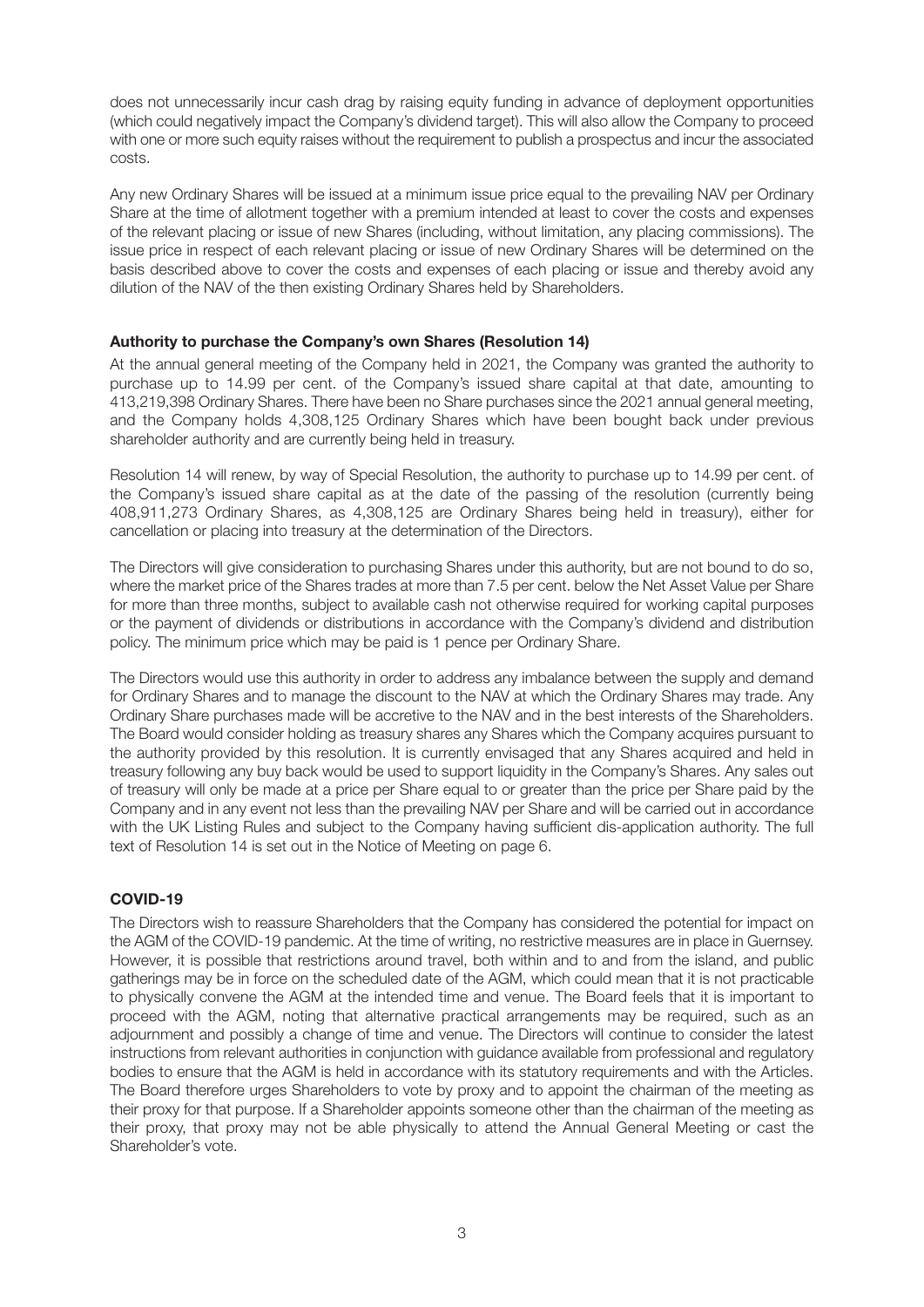### **Annual General Meeting**

Shareholders are requested to return a Proxy Appointment as outlined in the Notice of Annual General Meeting Notes on page 7 of this document and submitting a hard copy form of proxy by post, by courier or by hand to Computershare Investor Services (Guernsey) Limited, C/o The Pavilions, Bridgwater Road, Bristol, BS99 6ZY, as soon as possible and in any event not later than 9:30 a.m. Guernsey time on Wednesday 8 June 2022; or in the case of CREST members, by utilising the CREST electronic proxy appointment service (details of which are contained in this document) to Computershare, as soon as possible and in any event not later than 9:30 a.m. Guernsey time on Wednesday 8 June 2022.

Shareholders wishing to raise any questions relating to the business of the Annual General Meeting may do so by submitting such questions by email to Apex Fund and Corporate Services (Guernsey) Limited, the Company's secretary, ahead of the Annual General Meeting at starwood@apexfs.com until 5.00 p.m. (UK time) on 1 June 2022. Questions and answers will be announced on the London Stock Exchange.

The Board will ensure that Shareholders are given as much notice as possible of any proposed changes to the format of the Annual General Meeting. The location of the Annual General Meeting may need to be reconsidered closer to the time and the Company will update Shareholders of any changes via an announcement through a Regulatory Information Service and through the Company's website www.starwoodeuropeanfinance.com.

### **Recommendation**

The Board considers that the resolutions are likely to promote the success of the Company and are in the best interests of the Company and its Shareholders as a whole. The Directors unanimously recommend that you vote in favour of all resolutions as they intend to do in respect of their own beneficial holdings which amount in aggregate to 136,685 Ordinary Shares representing approximately 0.03 per cent. of the voting rights in the Company.

Yours faithfully,

**John Whittle** Chairman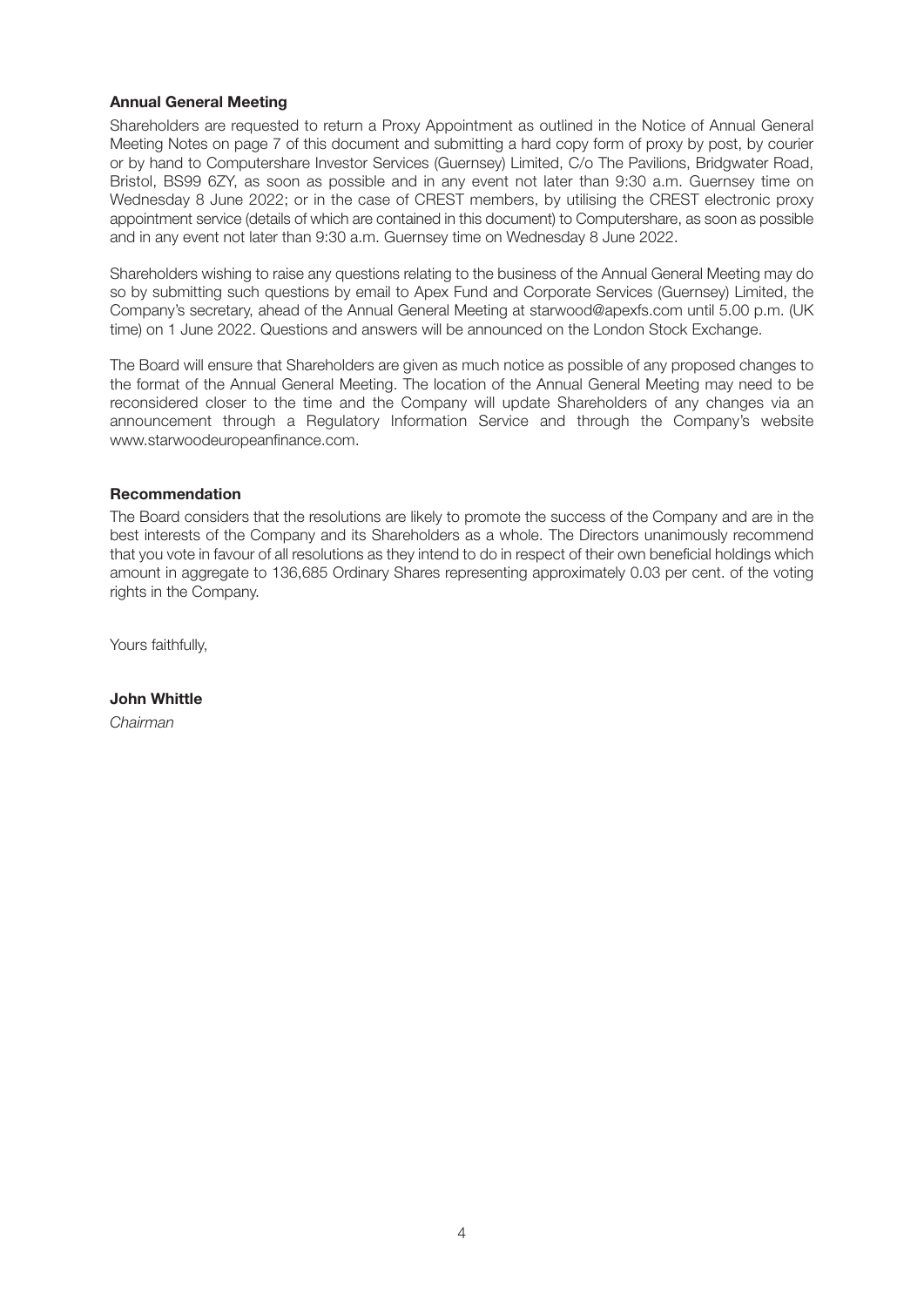### **NOTICE OF NINTH ANNUAL GENERAL MEETING**

Notice is hereby given that the Ninth Annual General Meeting of Starwood European Real Estate Finance Limited (the "**Company**") will be held at 1 Royal Plaza, Royal Avenue, St Peter Port, Guernsey GY1 2HL on 10 June 2022 at 9:30 a.m. to consider and, if thought fit, approve the following resolutions, Resolutions 1 to 11 will be proposed as Ordinary Resolutions and Resolutions 12 to 14 will be proposed as Special Resolutions:

### **Ordinary Business**

As ordinary business, to consider and, if thought fit, pass Resolutions 1 to 10 as Ordinary Resolutions of the Company:

- 1. To receive and consider the Annual Report and Audited Consolidated Financial Statements for the year ended 31 December 2021, together with the reports of the Directors and Auditors therein.
- 2. To approve the Directors' Remuneration Report for the year ended 31 December 2021, contained within the Annual Report and Audited Consolidated Financial Statements.
- 3. That the Directors' remuneration, as set out in the Directors' remuneration report for the year ended 31 December 2021 contained within the Annual Report and Audited Consolidated Financial Statements of the Company for the year ended 31 December 2021, which includes details regarding the current and proposed remuneration of the Directors, be approved.
- 4. To re-elect as a Director of the Company, John Whittle.
- 5. To re-elect as a Director of the Company, Shelagh Mason.
- 6. To re-elect as a Director of the Company, Charlotte Denton.
- 7. To elect as a Director of the Company, Gary Yardley.
- 8. To re-appoint PricewaterhouseCoopers LLP as Auditors of the Company to hold office until the conclusion of the next general meeting at which the accounts are laid before the Company.
- 9. To authorise the Directors to agree the remuneration of the Auditors.
- 10. To approve the Company's dividend policy for the year ending 31 December 2022.

### **Special Business**

As Special Business, to consider and, if thought fit, pass Resolution 11 as an Ordinary Resolution:

### 11. **Increase in Director Remuneration Cap:**

To approve an increase to the limit on the aggregate amount the directors collectively shall be entitled to receive by way of fees for their services as directors (including fees, if any, due to the directors for attendance at meetings of any committee of the Board), as set out in Article 24.1 of the Company's articles of incorporation, from £200,000 to £300,000 in any financial year.

As Special Business, to consider and, if thought fit, pass Resolutions 12 to 14 as Special Resolutions of the Company:

### 12. **Authority to Allot:**

THAT the Directors be generally and unconditionally authorised to exercise all the powers of the Company to issue and allot (or sell out of treasury) shares in the Company ("**Shares**") and grant rights to subscribe for, or convert any security into, Shares up to an aggregate number of Shares equal to 10 per cent. of the Shares in issue as at the date of this resolution.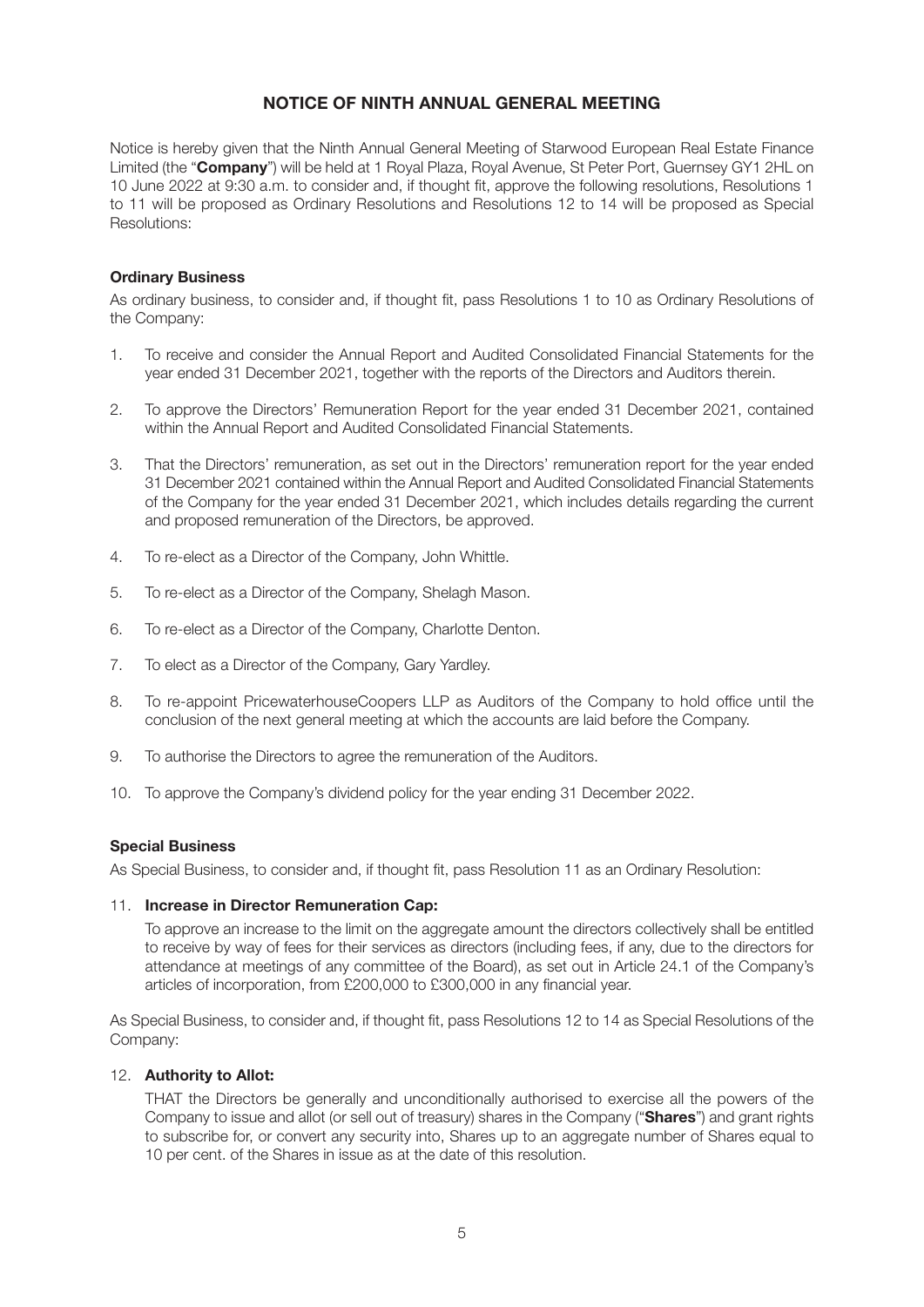The authority hereby conferred on the Directors shall expire on the date falling 15 months after the passing of this resolution or at the conclusion of the annual general meeting of the Company in 2023, whichever is the earlier, save that the Company may before such expiry make an offer or agreement which would or might require Shares to be issued and allotted or rights to be granted, after such expiry and the Directors may issue and allot Shares, or grant rights to subscribe for or to convert any security into Shares, in pursuance of such an offer or agreement as if the authority conferred hereby had not expired.

### 13. **Authority to disapply Pre-emption Rights**

THAT subject to the passing of Resolution 12 above and in substitution for all subsisting authorities to the extent unused, the Directors be empowered pursuant to Article 7.7 of the Articles to issue and allot (or sell out of treasury) equity securities of the Company for cash pursuant to the authority conferred by Resolution 12 as if Article 7.2 of the Articles did not apply to any such issue and allotment or sale, provided that the power conferred by this resolution shall be limited to the issue and allotment of equity securities up to a maximum of 10 per cent. of the Shares in issue as at the date of this resolution and provided further that the power conferred shall expire on the date falling 15 months after the passing of this resolution or at the conclusion of the Annual General Meeting of the Company in 2023, whichever is the earlier, save that the Company may before such expiry make an offer or agreement which would or might require equity securities to be issued and allotted after such expiry and the Directors may issue and allot equity securities in pursuance of any such offer or agreement as if the power conferred hereby had not expired.

### 14. **Purchase of own Shares by the Company**

THAT the Company be and is hereby generally and unconditionally authorised in accordance with section 315 of The Companies (Guernsey) Law, 2008 (the "**Law**") to make market purchases (as defined in Section 316 of the Law) of Ordinary Shares (which may be cancelled or held as treasury shares), provided that:

- (i) the maximum number of Ordinary Shares hereby authorised to be purchased is equal or lesser than 14.99 per cent. of the total number of Ordinary Shares in issue as at the date of the passing of this resolution (excluding any treasury shares);
- (ii) the minimum price (exclusive of expenses) which may be paid for an Ordinary Share shall be 1 pence;
- (iii) the maximum price (exclusive of expenses) that the Company may pay for each Ordinary Share is the higher of (i) an amount equal to 105 per cent. of the average of the mid-market quotations for the Ordinary Shares of the Company as derived from the Daily Official List of the London Stock Exchange for the five business days immediately before the day on which such Ordinary Share is contracted to be purchased and (ii) an amount equal to the higher of the price of the last independent trade and the highest current independent bid on the trading venues where the purchase is carried out; and
- (iv) unless renewed, the authority hereby conferred shall expire on the date falling 15 months after the passing of this resolution or at the conclusion of the Annual General Meeting of the Company in 2023, whichever is the earlier, save that the Company may, prior to such expiry, enter into a contract to purchase Ordinary Shares which will or may be completed or executed wholly or partly after such expiry.

### BY ORDER OF THE DIRECTORS

### **Apex Fund and Corporate Services (Guernsey) Limited**

Date: 17 May 2022

Registered Office:

1 Royal Plaza, Royal Avenue St Peter Port, Guernsey Channel Islands, GY1 2HL